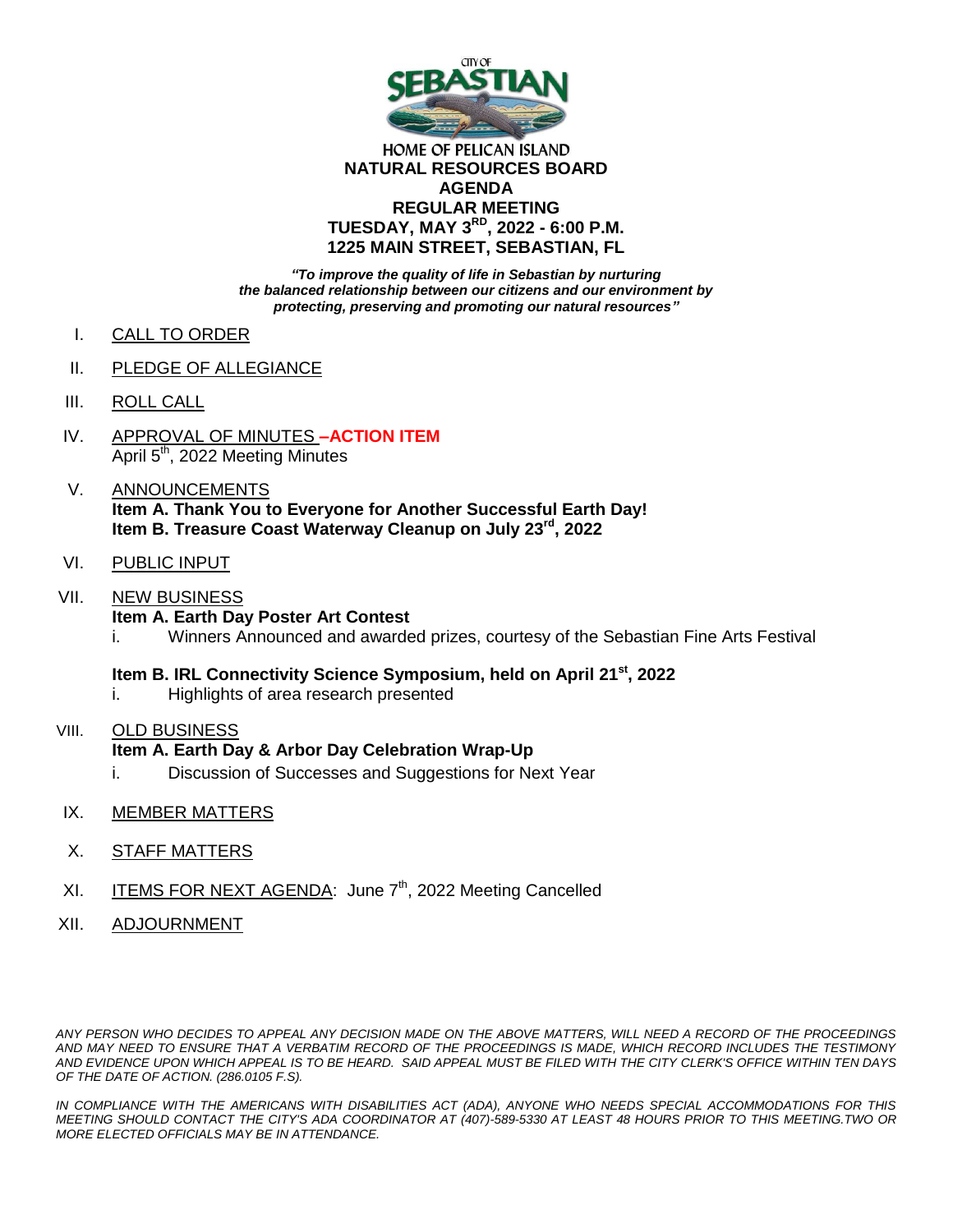

# **NATURAL RESOURCES BOARD AGENDA TRANSMITTAL FORM**

**Council Meeting Date**: May 3rd, 2022

**Agenda Item Title**: **IV.** APPROVAL OF MINUTES **–ACTION ITEM April 5<sup>th</sup>**, 2022 Meeting Minutes

**Recommendation**: Submitted for Board Member approval

**Background**:

**If Agenda Item Requires Expenditure of Funds**: Total Cost: n/a

Attachments: Meeting Minutes from the April 5<sup>th</sup>, 2022 Meeting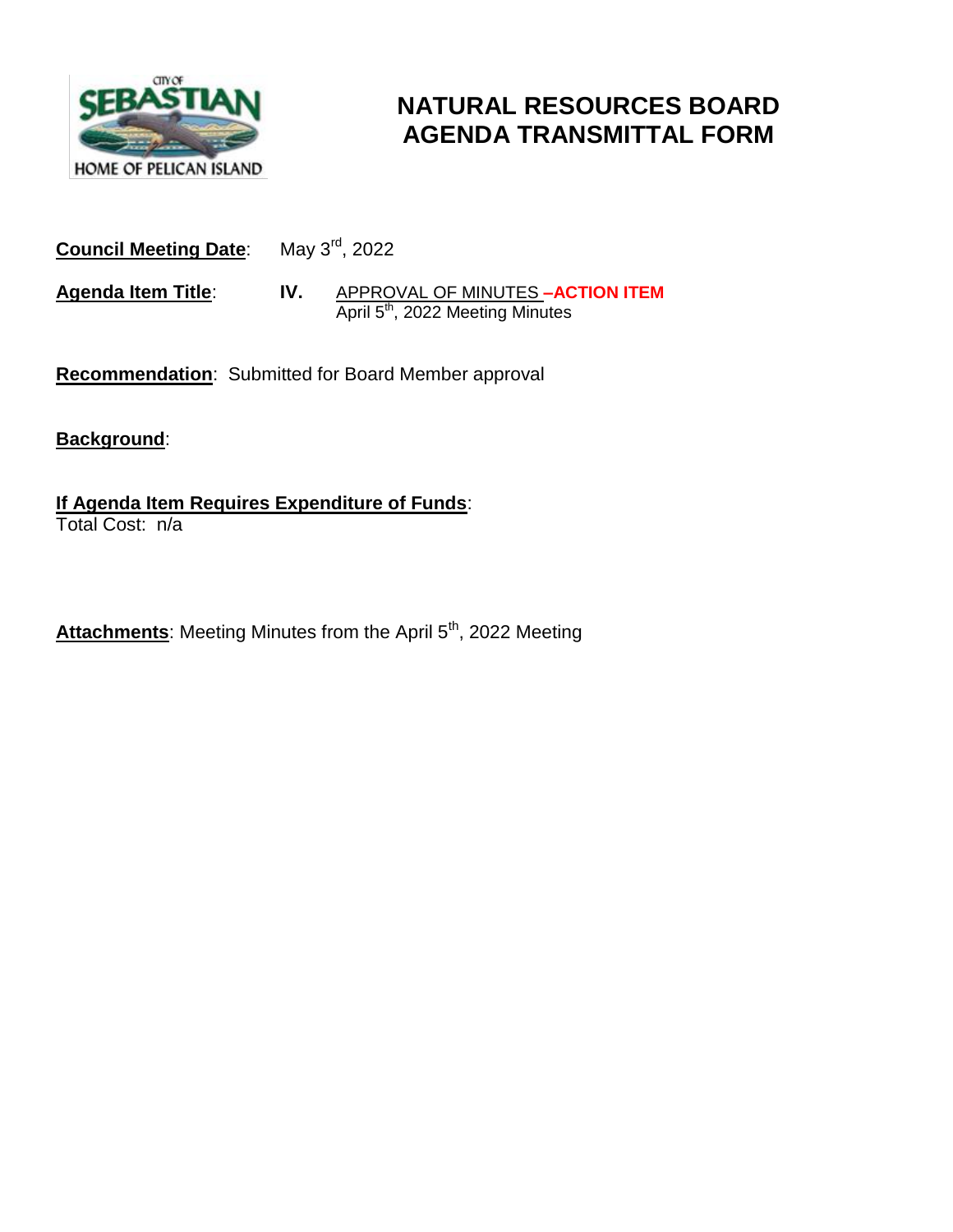## **NATURAL RESOURCES BOARD MINUTES OF REGULAR MEETING APRIL 5, 2022**

- L. Chairman Stadelman called the Natural Resources Board meeting to order at 6:00 p.m.
- $II.$ Pledge of Allegiance was recited by all.
- $III.$ **Roll Call** Present: Mr. Stadelman Dr. Carrier Ms. Callaghan Ms. Lovell (Zoom) Dr. Mosblech (Zoom) Ms. Valenzuela (Zoom) Mr. Bradley (Zoom) Ms. Ware Mr. Carrano

Also Present: Ms. Kim Haigler, Environmental Planner Mr. Gary Vicars, MIS Technical Analyst Ms. Janet Graham, Technical Writer

#### $IV.$ **Approval of Minutes**

Mr. Stadelman asked all Board members if they had had a chance to review the Minutes of March 1, 2022. All indicated they had. Mr. Stadelman called for a motion. A motion approving the Minutes of March 1, 2022 as presented was made by Ms. Callaghan, seconded by Ms. Ware, and approved unanimously via voice vote.

 $V_{\cdot}$ Announcements

> Tree City USA Designation -- Growth Award 3 Years A.

Ms. Haigler announced that this is the third year for the City getting the Growth Award. She reviewed the history of Tree City USA. It accompanies the City's 20-year milestone for Tree City USA. Only 22 cities/municipalities in Florida received this distinction. It is based on a point system in five distinct categories. Documentation for different categories must be submitted. One of the main programs is the City's tree-protection plan that was done a few years ago for Riverview Park complex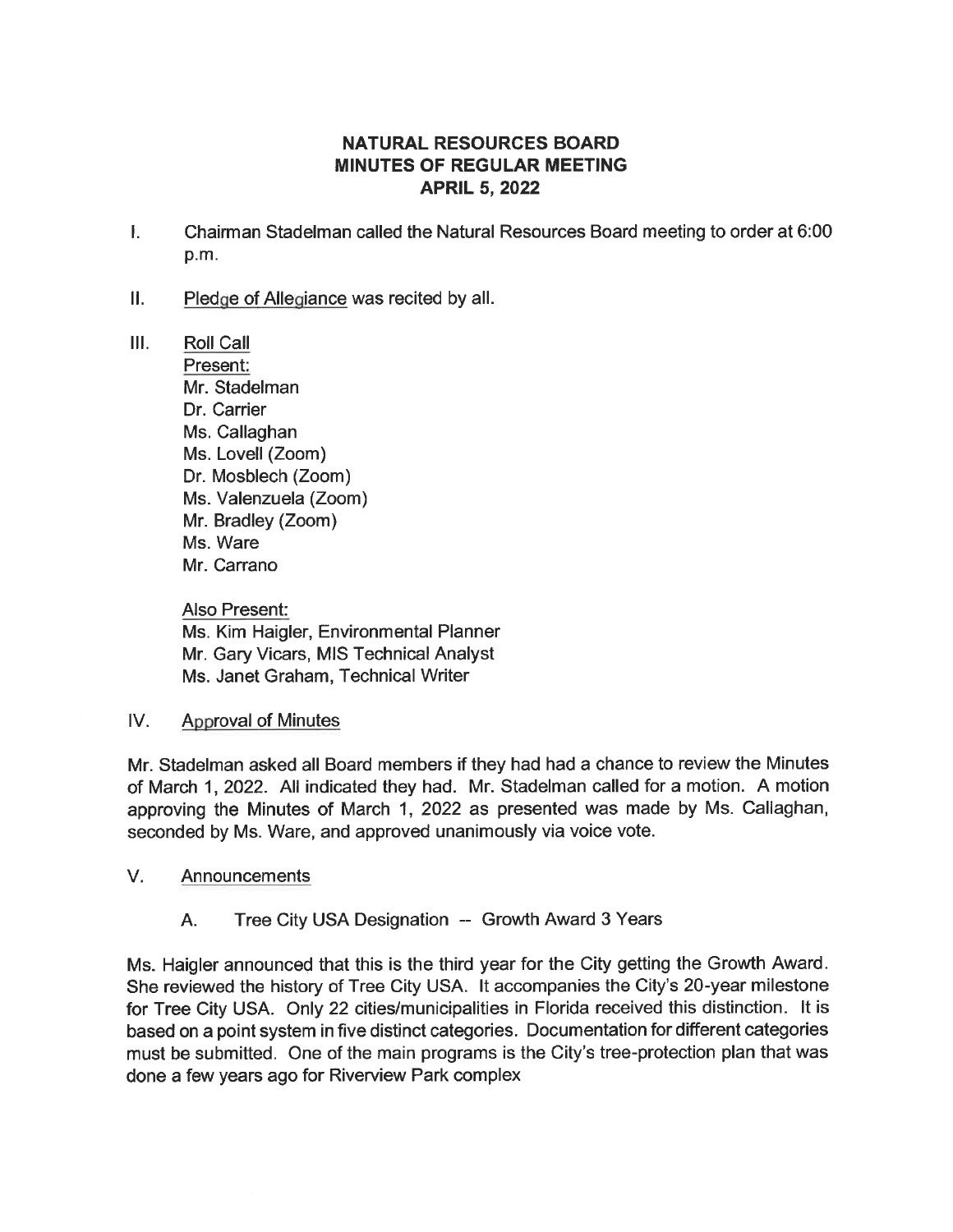NATURAL RESOURCES BOARD MINUTES OF APRIL 5, 2022

and some things that Sebastian has submitted since then, such as a new path, improved irrigation, etc. It is a great accomplishment. We received new signs, and they will be going up by the end of this week. Mr. Stadelman suggested that be announced at Arbor Day and Earth Day. Ms. Haigler said a press release was done today, and a proclamation for Arbor Day will be done at next week's City Council meeting. Mr. Stadelman stated that Pelican Island Audubon Society provides free trees and plants for anyone who wants them.

- $VI.$ Public Input -- None
- VII. New Business -- None
- VIII. **Old Business** 
	- Earth Day and Arbor Day Celebration planning  $A_{\cdot}$ 
		- $1.$ Item-by-item Discussion

Ms. Haigler stated that Brian O'Neill is handling the entertainment which will be Jason Nail, the Golden Ukers, and Robert Johnson Band. Chaos Sound will be providing the sound again this year. The Tai Chi Demo will be from 9:15 to 10:00 a.m. Today, there was a meeting with City staff about the chairs, tables, etc. She and Ron Paul reviewed all the vendor applications, and she is pleased to say that we are full. There are a few unassigned spots, as she wants to save them for last-minute organizations. She said there are quite a few vendors who are offering recycled items for sale. Ms. Haigler thanked the MIS Department for their work regarding the event as well as Ron Paul for his help. She reviewed the different organizations that will be attending. Ms. Haigler stated that she has received applications from almost 50 vendors. She announced that a good food truck is also needed.

> $2.$ Board Member Updates and Event Day Assignments

Ms. Ware said the Art Club has been working in distributing flyers throughout the City. She has talked to the teacher about the posters, and the school is on board with that. Michael's gift cards for the winners of the poster contest have been donated by the Fine Arts Festival. Ms. Haigler said that "Sebastian Daily" has donated the grand prize of a River Cruise for the winner of the scavenger hunt.

Ms. Haigler said that the gopher tortoise exhibit will be run by volunteers, and Dr. Carrier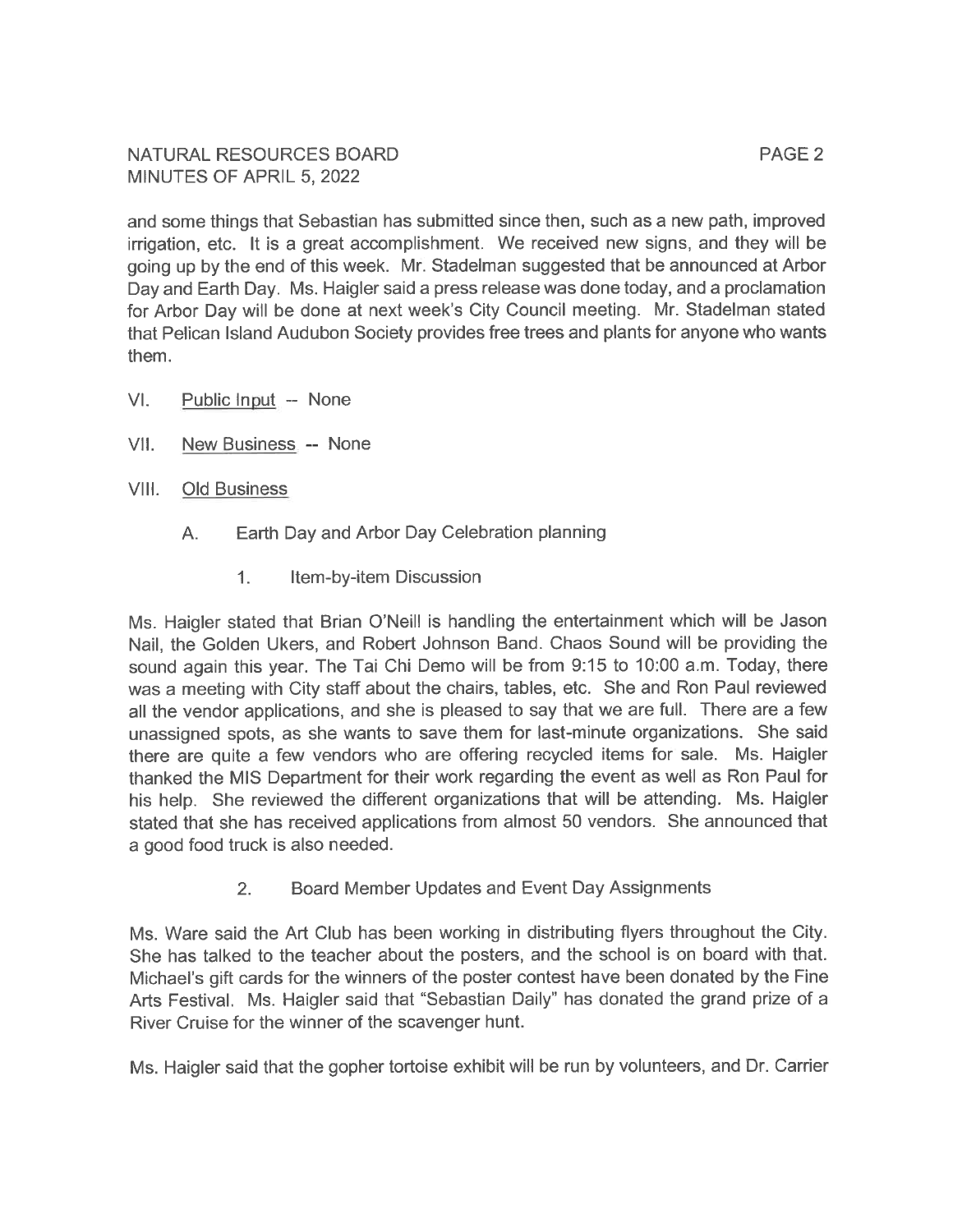### NATURAL RESOURCES BOARD MINUTES OF APRIL 5, 2022

will be picking it up ahead of time. Dr. Mosblech and Ms. Callaghan will be taking the lead on that. The prizes have been donated by "Sebastian Daily."

Ms. Callaghan said that she expects to have volunteers from the Boys and Girls Club and volunteers from Sebastian Charter Middle School, and the Eco Troop will be sending a couple of girls as well. She thinks there will be a good number of volunteers for the day. She will direct them as to what activities that they will be assisting with.

Ms. Haigler suggested that someone check on the oyster mats. Dr. Carrier and Mr. Stadelman volunteered to do that. There was general discussion regarding the oyster mats. Ms. Callaghan suggested shortening the time for the Living Docks. She also said if anyone needs flyers to distribute to let her know and she would get them out. She sent everyone a flyer via email as well as the link to the NRB website.

Dr. Carrier asked what time the volunteers should be at the Park. He said that he and Mr. Stadelman will set up the flags again for the various locations, and they will be there at approximately 6:30 a.m. Ms. Haigler said that someone needs to be stationed by where the food trucks have to pull in, as the cones need to be removed for that, and someone needs to make sure that no one else parks there to unload so that the food trucks can get in their spots. She will notify the food truck vendors that they need to be set up by 8:00 a.m. The other volunteers need to be there by 8:00 a.m. She reminded everyone that no pets are allowed at this event.

Mr. Carrano inquired if there is a loading/unloading area. Ms. Haigler said she will distribute a map (which she showed) to all the vendors, and that area is clearly marked.

Ms. Callaghan asked for a date that the seed packets need to be assembled and the brochures folded. There were several members who volunteered, and the date is this Thursday, April 7 at 3:30 p.m. in the Art Center building. Ms. Haigler said that she ordered seeds from a new company this year, American Meadows. Ms. Callaghan suggested preparing more packets than were available last year, as they ran out early.

#### IX. **Member Matters**

Ms. Callaghan asked if the City could get Mr. Carrano a green shirt like the others have. Ms. Haigler said she will definitely see to it that Mr. Carrano gets a shirt.

Dr. Carrier asked if the Eco Troop will be participating in Earth Day to demonstrate the mats made from plastic bags. Ms. Callaghan volunteered to follow up with them. Mr. Stadelman gave a short review of the latest Indian River Lagoon Coastal Community